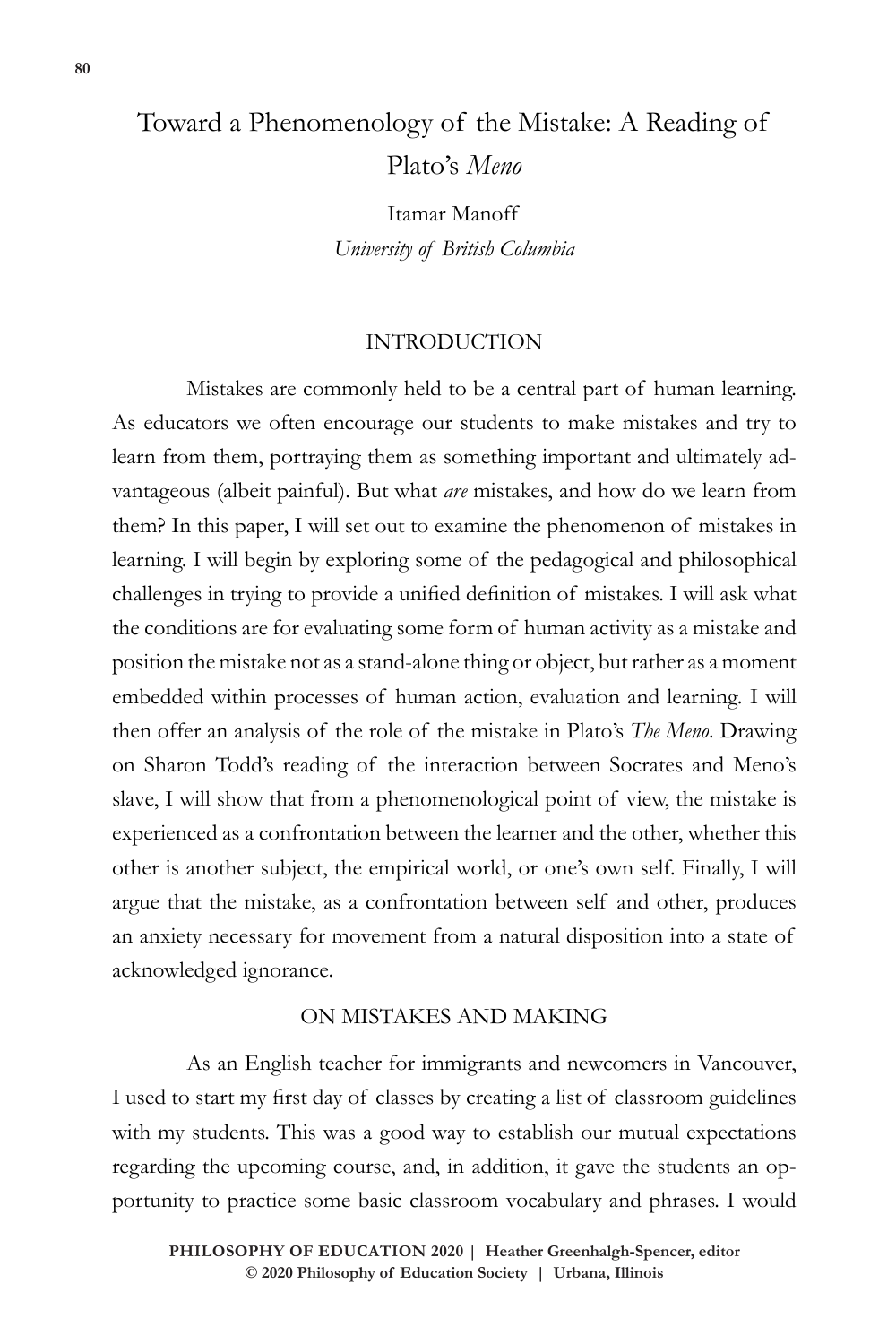ask the students what they thought the rules guiding our learning experience should be. Some common answers were "don't use your cellphone," "do your homework" or "only speak English." We would discuss the different suggestions together and vote to decide which ones would enter our list. At the end of this activity, I would always add one rule of my own, much to the surprise of the students: "make mistakes!"

In hindsight, there seems to be something strange, if not disingenuous, about this formulation. The students were surely going to make mistakes, no matter how hard they tried to avoid them; I would have to correct at least some of these mistakes, present examples for correct usage, or expound grammatical principles that would help the students build their sentences appropriately. Asking students in the language classroom to make mistakes is the equivalent of asking them to be students in a language class, which is presumably what they are. I guess what I really meant to convey by making this request is something like, "please do not feel embarrassed or ashamed of your mistakes, they are an essential part of learning a new language, and they can even be fun and educating in their own right." The imperative "make mistakes!" was used to convey this rather complex meaning through its unconventional positioning within something formal like a list of rules. The students usually seemed to get it (or at least I hope they did).

Even after clarifying the specific performative ambiguities of my request, there remains something quite odd about the collocation "making mistakes." This strangeness emerges when we try to think about what mistakes actually *are*, and how one would *make* them, or avoid doing so. If we take the expression *making mistakes* at face value, it is as if a mistake were a type of object or thing, and furthermore the type of object or thing one could *produce or create*. While it would be unwise to take it too literally, examining the metaphorical sense of mistake-making helps us highlight the puzzling ontological status of mistakes.

So, do we *make* mistakes in any obvious sense? As I mentioned, the verb sends us to the world of production, fabrication and creation. One can make chairs, tables or paintings. It is also possible to make or create immaterial things, such as poems, essays or even ideas. But does the "making" of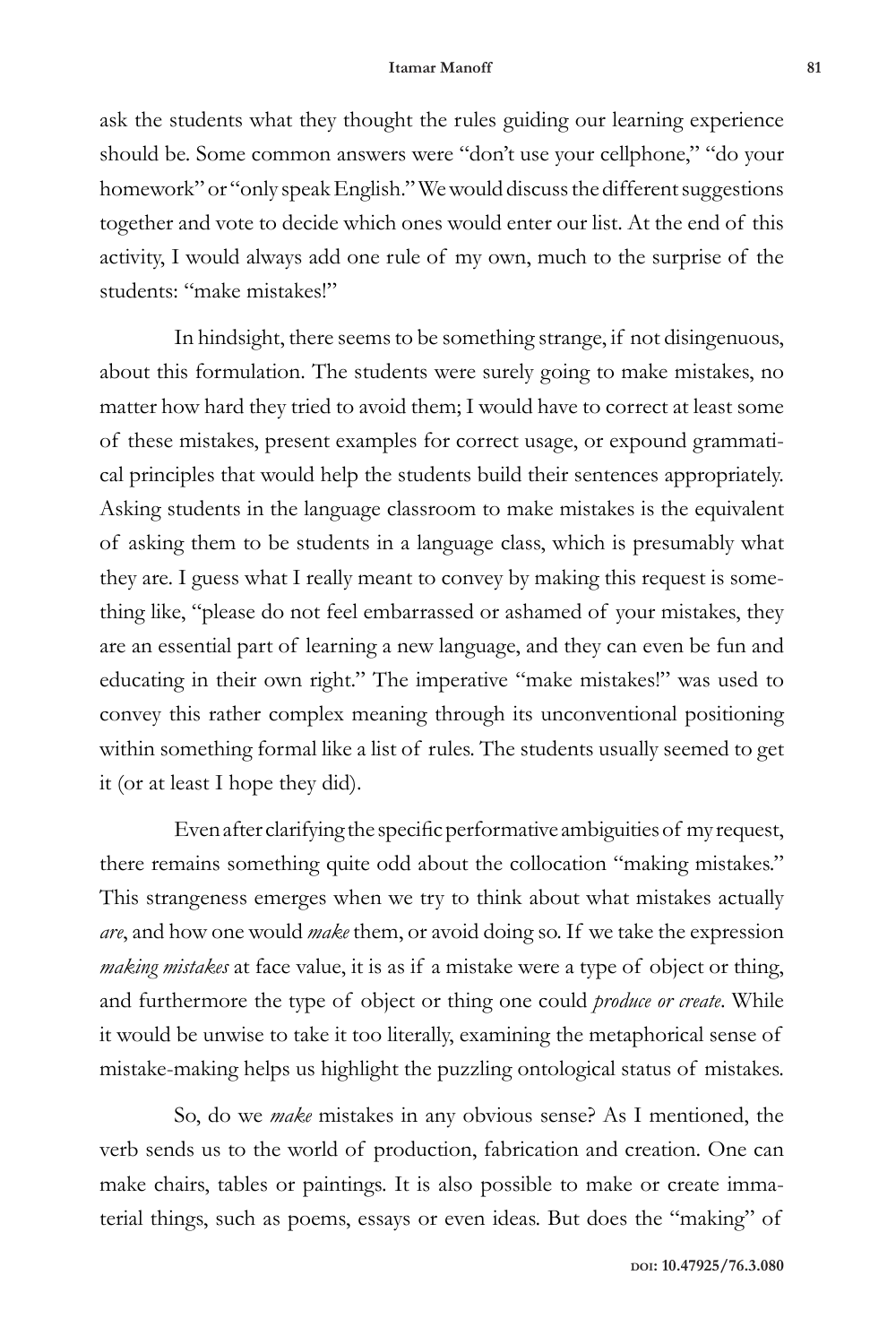mistakes belong to this broad category of human making, doing, creating and achievement? The obvious answer to this is no. I believe it is safe to say that it is quite rare for someone to intentionally commit an error and then regard the mistake itself as an achievement. Of course, we sometimes talk about "happy accidents," in which we serendipitously benefit from an unexpected outcome of our mistakes. For example, we can take a wrong turn walking on the street and end up finding a lovely bookstore we had not been aware of or misrecognize someone and end up having an interesting conversation. Indeed, our lives would be much less rich and interesting were it not for these unexpected moments that open new and exciting possibilities for us. However, we do not usually see these "fortunate mistakes" as something we planned or made with any kind of intention. Mistakes, it seems, are not the type of things we *intend to make*. 1

## TOWARD A PHENOMENOLOGY OF THE MISTAKE

For the purposes of this analysis, I would like to examine the question of mistakes from a phenomenological perspective. My intention here is to sketch out some aspects of mistakes as they appear in the context of learning. While my phenomenological description is far from comprehensive or methodologically rigorous, it might help clarify what we mean when we say we have learned from our mistakes, or when we encourage students to do so themselves. The phenomenological question can be articulated thus: how do our mistakes appear to us in the process of learning? In other words, how do we become aware of our mistakes? What are the ways in which we come to realize that an action, an idea or an utterance is wrong, inappropriate, ineffective etc.? Thinking about these questions, it seems that the mistake is always inextricably linked to a second stage that follows the action and entails its *evaluation*. Learning from one's mistake, I contend, is always the result of having been made aware of the (negative) value of a completed thought, idea or action. Let us try to discern the conditions for the appearance of the mistake in the context of evaluation:

> 1. Evaluting something as a mistake necessarily entails a *temporal distance*. One would have to first do or think or create or say something and then expose it to evaluation, scrutiny or the test of reality. Surely this succession of events can happen very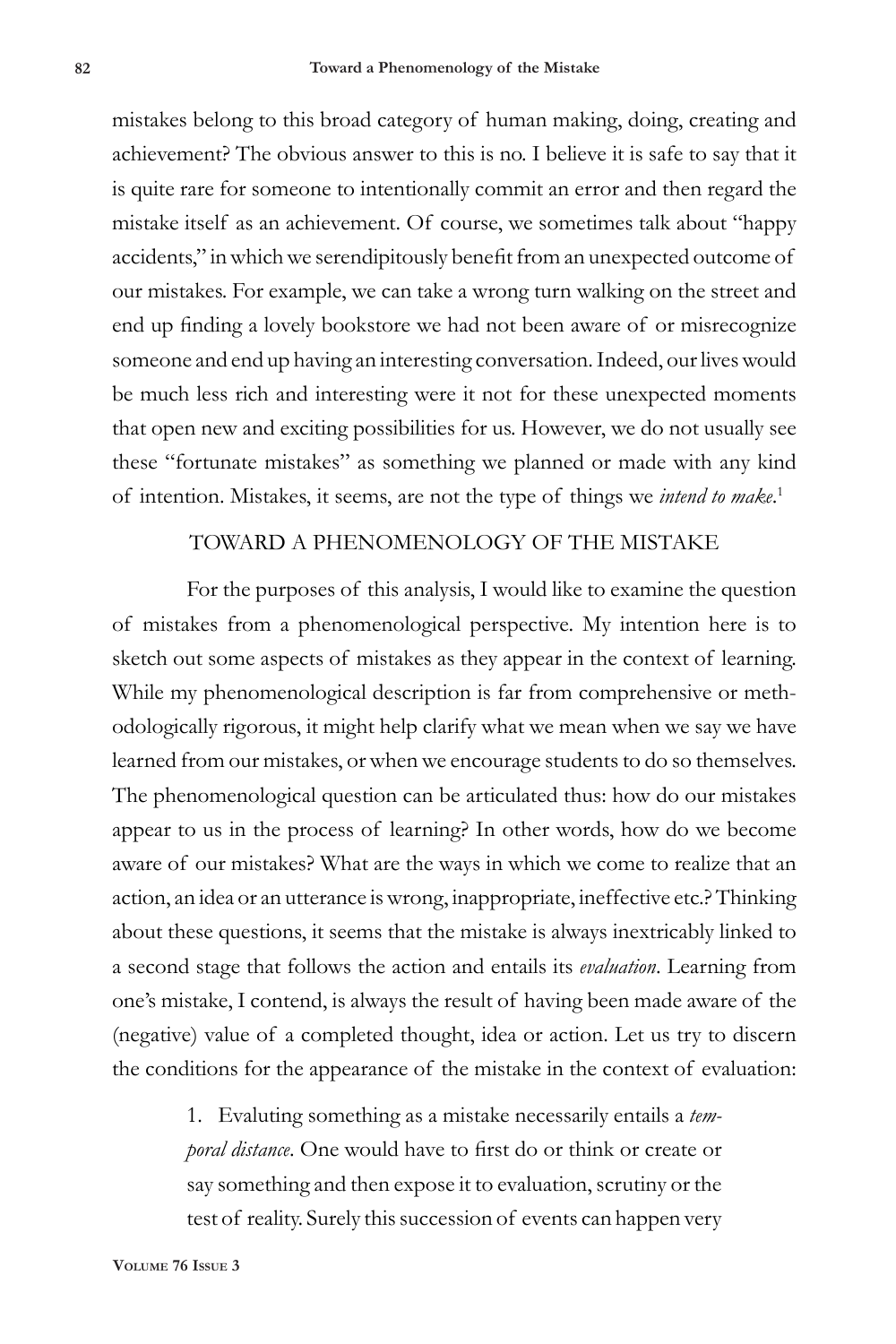quickly, but some sort of temporal separation is necessary for anything to count as a mistake. Even if we can foresee mistakes happening in some projected future, our imaginative capacity would posit a linear progression between the thing we imagine doing, its result, and our evaluation of it.

2. If mistakes are the results of our negative evaluation of certain human actions, *it is necessary to have an evaluator*, someone who takes a position external to the thing in question. This evaluator is someone, either myself or another, who is able to make a judgement. A possible objection to this condition would be us becoming aware of our mistakes by external, empirical conditions. For example, if I were to make a chair from scratch, and then, upon completion, realize that it is unstable, it is the empirical fact of its instability that "shows" me the mistake I had made in the process of making it. I would reply to this objection by arguing that even when we encounter the physical, tangible results of our mistake, there is another interpretive step of assigning responsibility and causality, of positing a mistake somewhere along the line. If I were a very unreflective carpenter, I could perhaps blame the wood manufacturer for the chair's instability. I would need to have my mistake clarified, either by a master carpenter generous enough to provide me with feedback, or in lieu of that, by my own ability to contemplate my actions.

3. This leads me to the third condition for evaluating something as a mistake, which is that the *evaluation always requires access to an already existing set of criteria for validity, truth or appropriateness.*  For example, if I try to talk about the future in French and say "la futur," there would have to be a standardized body of knowledge that would allow my teacher to correct my mistake and show me the correct grammatical gender (*le futur*). And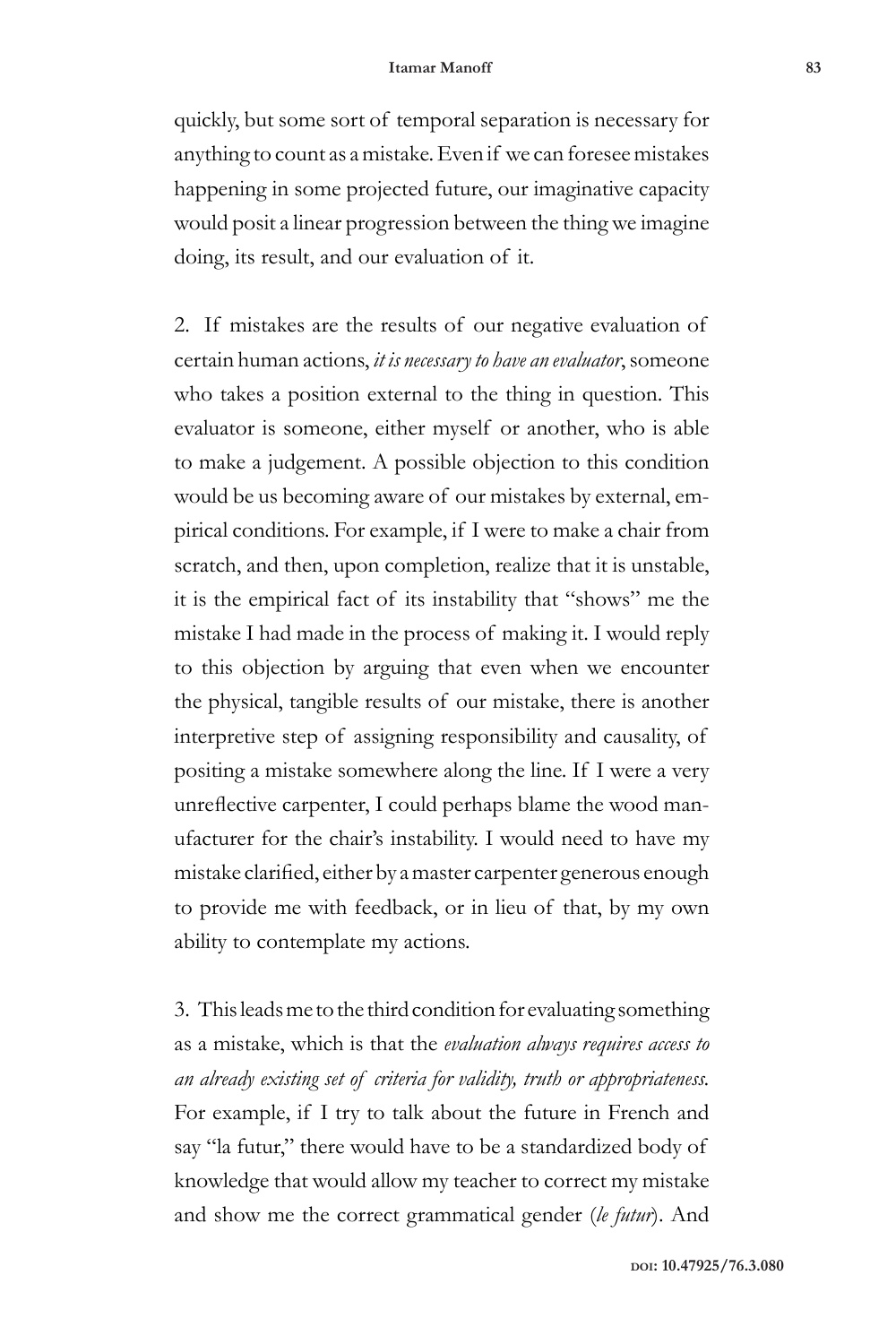even with our chair example, without some access to the basic laws of physics, or to some experience in chair-making, I would not be able to catch my mistake, or identify another's.

This last condition leads us into some problems: if a mistake always entails some set of criteria for evaluation, how can we become aware of mistakes made "for the first time"? Is it possible to make a mistake in matters that are *inherently* true or self-evident (e.g., basic logical inferences)? These questions complicate the notion of the "appearance" of mistakes altogether. To further examine them, I will now turn to one of the most famous philosophical discussions of such topics, Plato's *Meno.* 

## *THE MENO*: MISTAKE AS ENCOUNTER WITH THE OTHER

*The Meno* presents a notable illustration of Plato's doctrine of recollection, which holds that true, eternal knowledge is innate in all humans and the process of learning entails a removal of obstacles that hinder the remembering and recovery of this knowledge.<sup>2</sup> The dialogue's treatment of the nature of knowledge and the question of the innate capacity for reasoning are inextricably connected to questions of learning and pedagogy. These questions are not peripheral to the main ideas of the text, and in fact much of the weight of the claim that true knowledge arrives from within oneself depends on the validity of Plato's description of the nature of learning in the dialogue.

At the heart of *The Meno's* depiction of the theory of recollection is the scene of Socrates and the slave boy. In it, Socrates tries to prove to Meno that true knowledge is "recollected" from within one's soul, and that learning requires only the removal of the mind's obstacles from rediscovering the knowledge that is already "there." To do so, Socrates calls upon Meno's slave boy and, after verifying that he has the sufficient linguistic skills (82b), he proceeds to lead the boy to solving a problem in geometry, all the while insisting that he is "not teaching him anything but instead asking him everything" (82e).<sup>3</sup> For Plato, it is crucial to show that the understanding the slave boy achieves at the end of his interaction with Socrates derives from his own innate reasoning skills and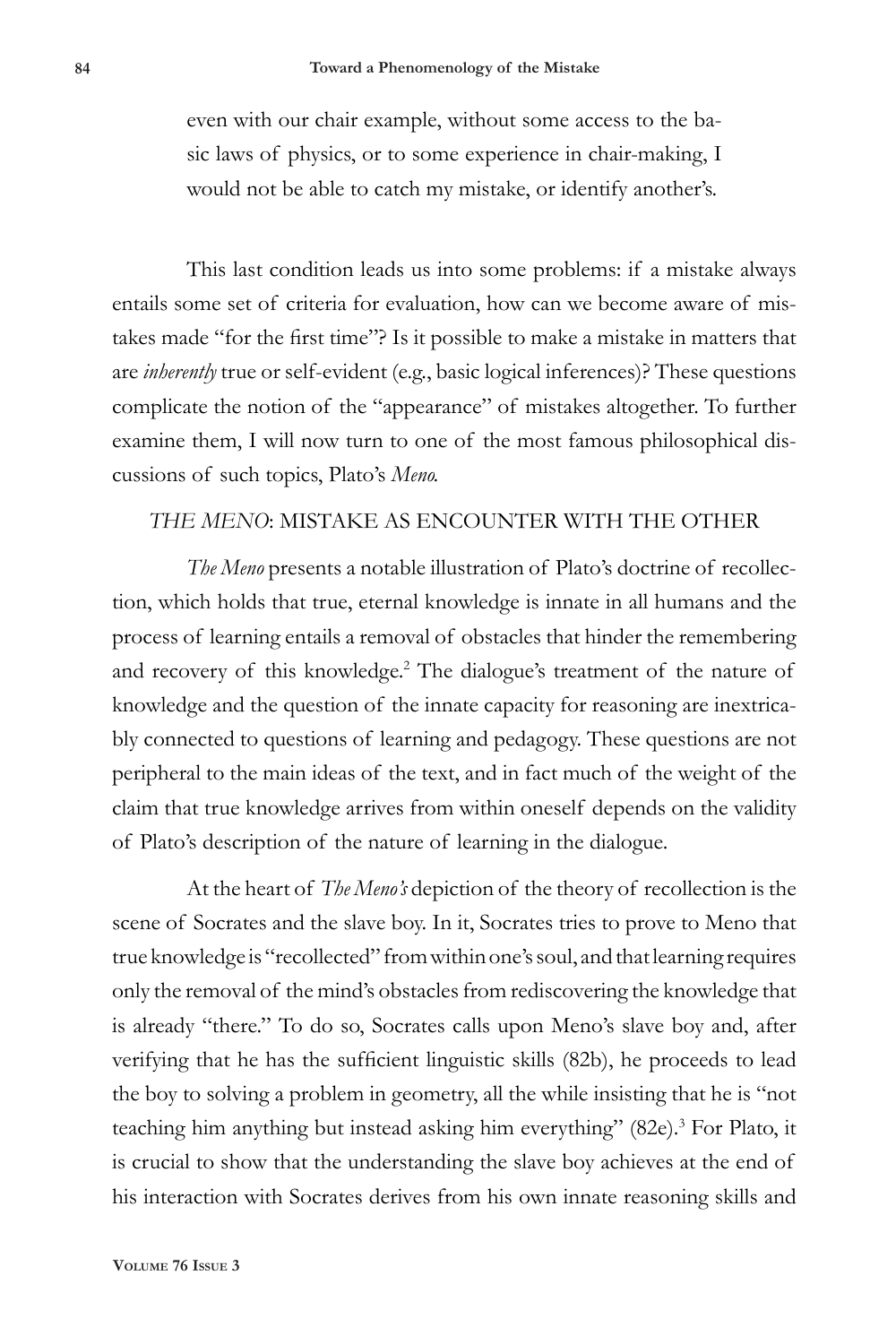not from some external source, such as Socrates' teaching.

One objection that has been raised to this portrayal is that throughout his conversation with the boy, Socrates is assumed to have used empirical stimuli in the form of diagrams drawn in the sand in order to analyze the boy's answers. The boy does not engage in pure reasoning by himself but rather interprets the visual data provided to him by Socrates to reach the correct conclusion.4 A possible reply to this objection is that even if Socrates used visual aids to illustrate the different stages of the proof, without the boy's reasoning skills it would have been impossible for him to understand the different steps, recognize his mistakes, and proceed on a different path.<sup>5</sup> Indeed, much of the mental work required of the boy consists in abstract mathematical inferences that would not derive directly from visual aids.

Another, more serious concern about the theory of recollection emerges from examining Socrates' pedagogy. Despite the claims of not engaging in any teaching, upon close inspection it is clear that Socrates is not only a teacher, but an extremely skilled one. For even though Socrates "only asks questions," his line of questioning leads the slave boy through a complex path which includes positing hypotheses, examining, refuting and revising them. As Sharon Todd notes, Socrates' performance, far from a mere exercise of facilitation or "midwifery," proves to be a sophisticated pedagogy, and Socrates himself emerges as "a skilled wordsmith, who carefully scaffolds the possibilities of response."6 In her reading of Socrates' conversation with the slave boy, Todd identifies "three movements of learning that Socrates' narrates—naive certainty, acknowledged ignorance, and certainty of knowledge recollected."7 These are components of a complex "pedagogical event" that takes place in the dialogue.<sup>8</sup> In what follows, I would like to explore how Socrates' brings about the boy's error, and how it in turn participates in the movement of learning as described by Todd.<sup>9</sup>

In the beginning of the conversation, Socrates asks the boy questions in order to elicit the first step of solving the geometric problem, calculating the area of a two-by-two-foot square. Following Socrates' prompts, the slave boy arrives at the correct solution (82d). Next, Socrates asks the boy what an area twice that size would be, to which the boy replies eight. At this point, Socrates'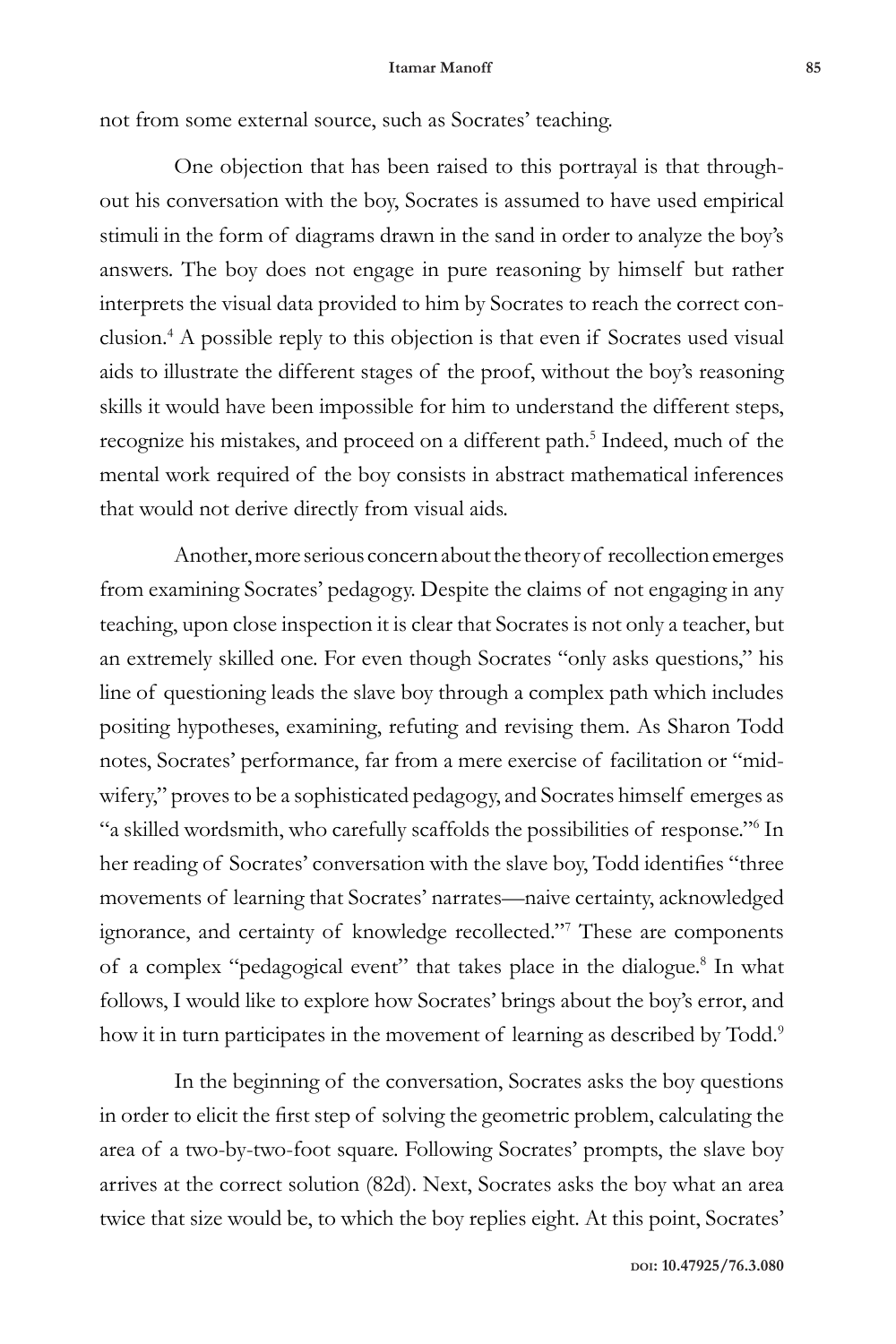line of questioning leads the boy into error (82d-e):

*Socrates*: Well now, try to tell me how long each line of that [square] will be. The line for this one is two feet long; what about the line for that one which is twice the size?

*Boy*: Clearly it'll be twice the length, Socrates.

What Socrates is doing here is deliberately leading the boy astray, using his natural attitude derived from the first geometrical operation to let him erroneously assume that if the area of the new square is twice as big, it follows that the lines in this square are twice as long. At this point, Socrates even tells Meno that the boy is in error and does not yet know (82e). As Todd points out, Socrates' questions can be seen "as provoking a crisis . . . a state of anxiety, [indicating] not merely an ignorance on the part of the subject but an *acknowledged* state of ignorance."10 Todd rightly claims that this crisis is an essential component in the process of learning, "an alteration of the subject" necessary for the process of learning.11 She emphasizes Socrates' use of the boy's error to usher him into the state of acknowledged ignorance. But what exactly is the nature of this crisis, and how is it connected to the experience of learning from one's mistake? Let us try to examine how the conditions described above can help us understand the movement into learning.

In leading the boy into error, Socrates has a plan: to show the boy that a side of four feet would produce a square area of sixteen square feet, by sketching out what follows from the boy's initial position. When the boy is confronted with his error, he quickly realizes he was wrong (83c):

> *Socrates*: So what's four times the size is twice the size? *Boy*: No, by Zeus. *Socrates*: But how many times the size *is* it? *Boy*: Four times.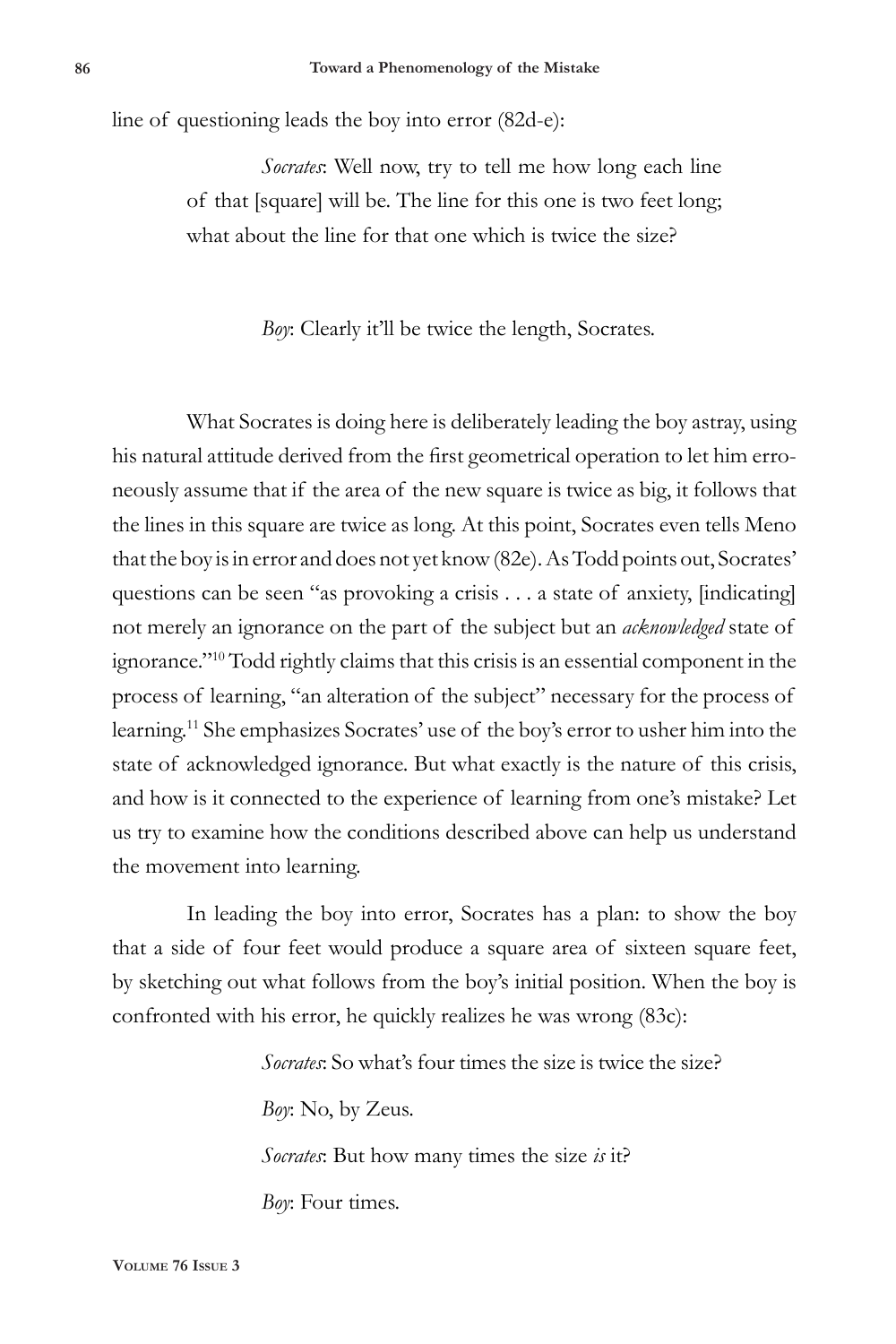#### **Itamar Manoff 87**

*Socrates*: So it's not a figure *twice* the size that comes from a line twice the length, my boy, but one *four times* the size.

## *Boy*: What you say is true.

I want to suggest that the abovementioned conditions for the appearance of the mistake can help us grasp the crisis described by Todd, i.e., the traumatic movement from "naive certainty" to "acknowledged ignorance."12 The first condition, that of temporal distance, is fulfilled: the boy's erroneous claim must be uttered before it is evaluated. But what about the second and third conditions (an evaluator and a set of evaluative criteria)? How does the boy come to realize he has committed an error? Does he simply take Socrates' word as truth? Is it the empirical data presented to him in the form of a diagram sketched in the sand? Or is the mistake made clear through the boy's own innate logical inferences that cause him to understand? And, if so, what is the role of Socrates?

This question is indeed at the core of Plato's doctrine of recollection, which the boy's education story is supposed to prove. Whether or not one accepts the idea of learning as recollection, I suggest that from the perspective of the boy as a learner, the mistake is experienced as an interference coming from outside his natural attitude and naïvely held beliefs. This view of the mistake challenges both the empirical and the rational accounts of the slave boy's learning. Tying the process of learning solely to one source (either the "self-evident nature" of reason or the observation of empirical data) misses the complex, dialectical unfolding of the mistake.

The dialogue shows us that the slave boy becomes aware of his mistake only after Socrates *confronts* him with its results, thereby making manifest the criteria for evaluation (condition three). Socrates is no doubt aware of these criteria, for he possesses both the knowledge of geometrical proofs and the logical method that allows him to proceed with his lesson. But what about the slave boy? Does he know in advance the criteria for evaluating his error? While he does seem to be employing a basic common-sense approach, it is yet un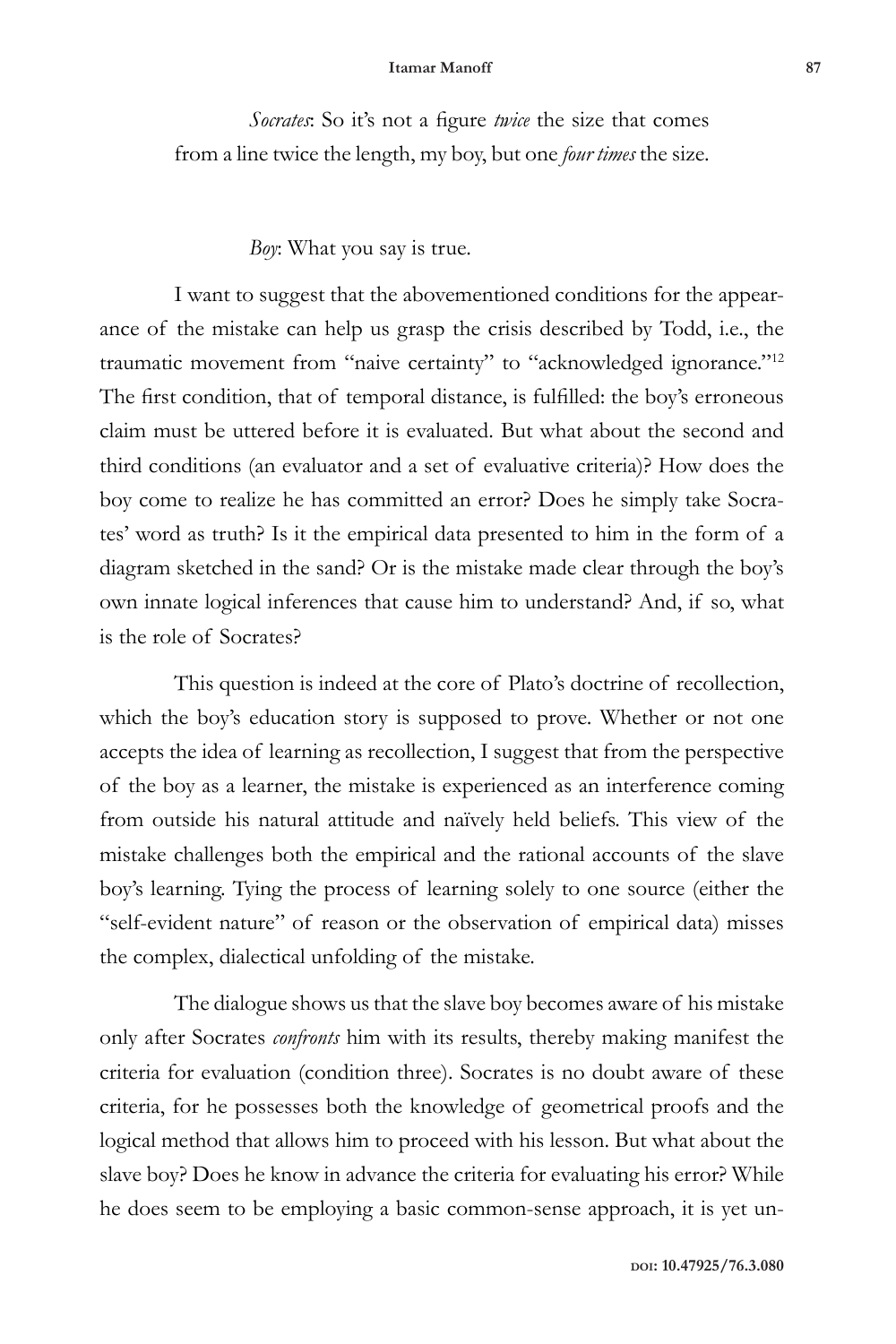clear whether he possesses "the perception of logical relationships*"* that allow him to comprehend the geometrical problem, or whether he simply follows Socrates' lead.<sup>13</sup>

Let us imagine for a moment that Socrates stopped the conversation just when the boy had made his erroneous claim. The boy, left in his error, would return to his daily routine in Meno's household. Would he ever be able, or even motivated, to regard his hypothesis as false and proceed to learn the correct solution? What would make him do so? Would it be some other teacher he met? Would it be through some engineering task that would require him to confront his mistake? Or would it simply "emerge" out of his mind, or soul, as a natural outcome of some eternal knowledge stored inside of him? The only thing we know is that the slave boy becomes aware of his mistake because Socrates shows him the failure his initial answer produced. As such, the criteria against which the mistake can be evaluated are only disclosed to the boy as a result of his error. To gain understanding, the boy must acknowledge his own ignorance, thereby engaging in a form or self-othering. On the other side of this traumatic movement, he will become more like Socrates, i.e., a step closer to fulfilling the second condition, to becoming an evaluating subject. Socrates' pedagogy, Todd notes, "acts as an instantiation of subject formation, of learning to become, for both Meno and the boy, a becoming that is fundamentally about the asymmetry between self and other, between teacher and student, in this case."14 By leading the boy into error, by allowing him to fail and witness the outcome of his mistake, Socrates inaugurates the intimate and violent movement of learning and becoming. The conditions for the mistake are met, but in the course of the encounter we learn that the mistake does not merely appear to the boy; it also reveals knowledge hitherto undisclosed, and in so doing constitutes the boy as a subject. Perhaps more than we make mistakes, our mistakes, in some sense, *make us.*

## MISTAKES, ANXIETY AND DESIRE

As we have seen, the slave boy's mistake marks the transition into the acknowledged state of ignorance, which Todd describes as a "falling into perplexity, into a crisis, or into a state of anxiety."15 This reading emphasizes the dramatic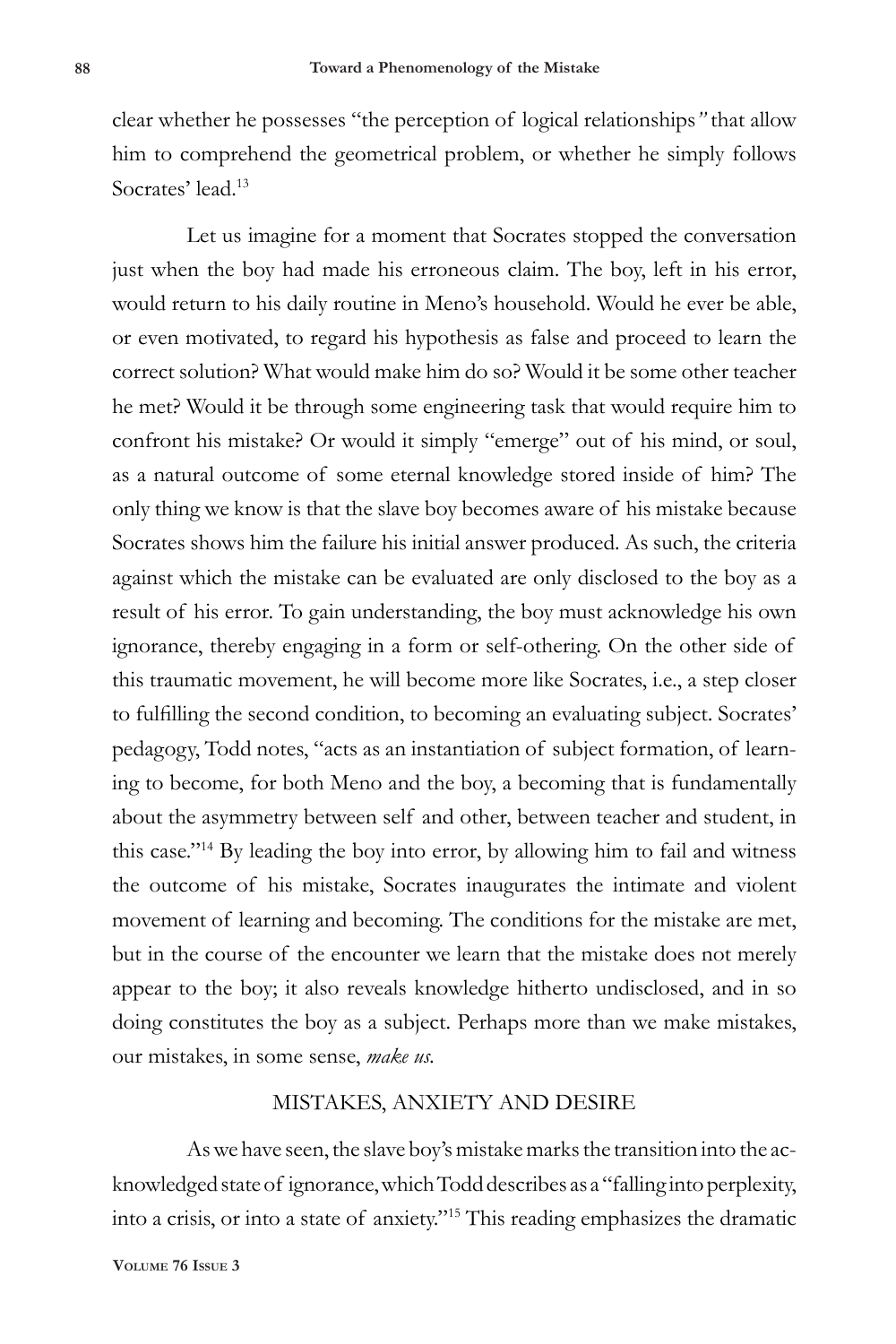#### **Itamar Manoff 89**

and even traumatic nature of the pedagogical encounter, a movement full of anxiety and tension. One possible difficulty with this account is that in the *Meno* we do not find explicit evidence for such tumult. On the contrary, it seems that the interaction between the slave boy and Socrates seems to have been overall positive and productive for both sides—the slave having acquired an important skill in the realm of geometry and Socrates having (arguably) shown the process of "recollection" in action. One might object that the reading suggested so far projects very modern philosophical and psychological concerns onto the text. Could the account of anxiety be something carried into the text, unjustifiably?

I would like to suggest that the evidence for a "learner's anxiety" does in fact appear in *The Meno*. However, it does not arise from the slave boy's geometry lesson. Instead, we can find an account of this anxiety in the interaction between Socrates and Meno himself. Earlier in the text, in response to Meno's question, whether virtue can be taught, Socrates engages in a similar pedagogy he later uses with the slave boy. By forcing him to realize the logical fallacies that plagued his reasoning, Socrates leads Meno into the state of acknowledged ignorance. Here, we witness a full-blown crisis (80a):

> *Meno*: I think that what you're just exactly like, both in looks and everything else, is that flat-fish the sea torpedo. The torpedo fish always torpifies whoever comes near and gets into contact with it, and I think you've done something of the same sort to me now too . . . I've spoken a great many words about virtue in front of many people on thousands of occasions, and did it very well too—at least, so I thought. But now I can't even say what virtue is at all.

Meno's exclamatory remarks undoubtedly reflect a state of crisis, induced by the (painful) transition into the state of acknowledged ignorance. We can perhaps imagine the slave boy experiencing a similar sentiment, (even though he does not articulate his feelings as explicitly as Meno does): after coming to realize he was wrong, he is exiled from his previous natural attitude. However,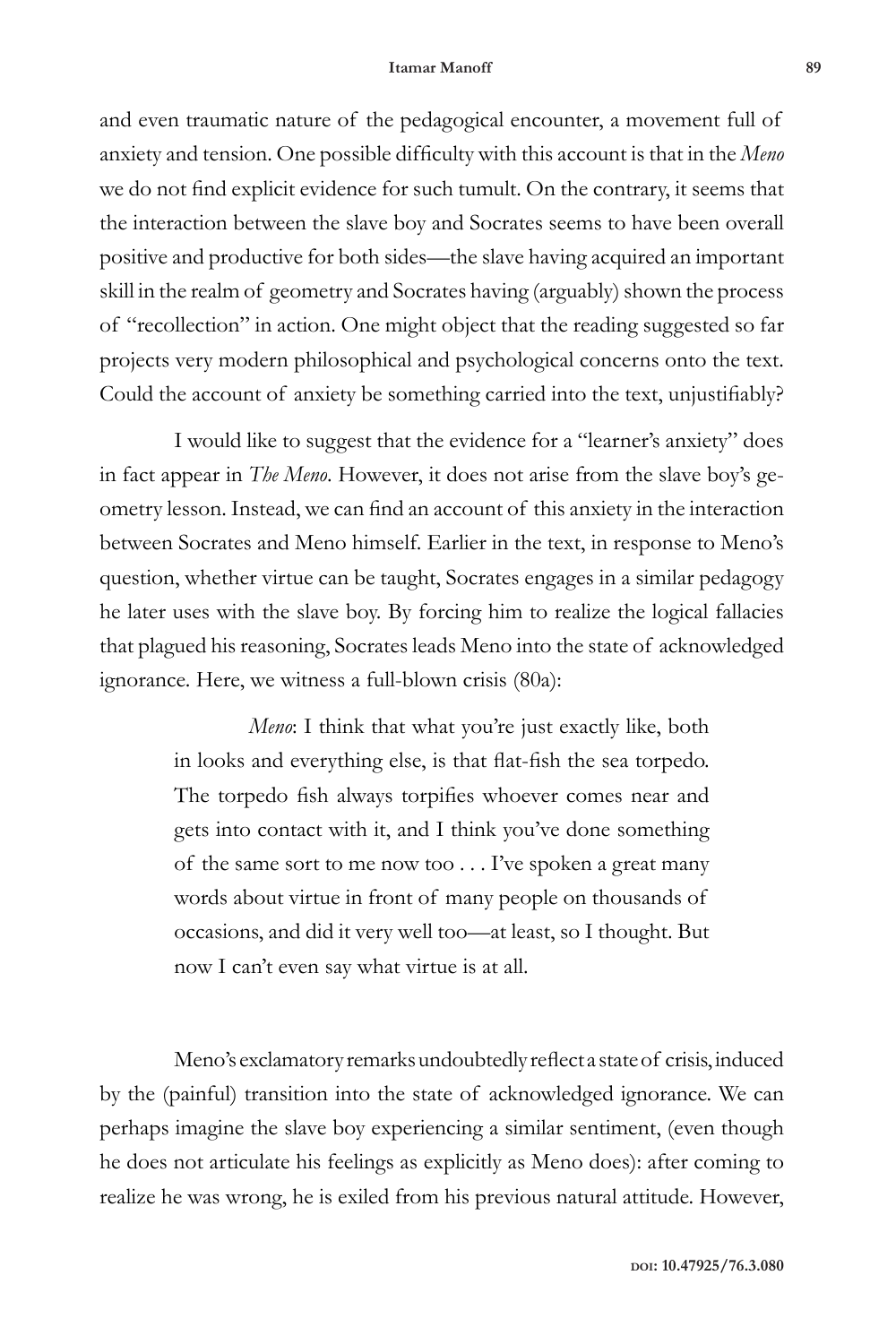the boy does not stay in limbo for long, and by relinquishing his old disposition, he gains knowledge, and the power to use it.

What does Meno receive in exchange for discarding his previous convictions? In this case, something much less comforting (80d):

> *Socrates*: . . . It's not that I myself have the solutions when I make other people perplexed, but that I'm utterly perplexed myself and that's how I come to make other people perplexed as well. That's how it is with virtue now; I on my side don't know what it is, while you on yours *did* know, perhaps, till you came into contact with me, while now your just like someone who *doesn't* know.

At first glance, it seems that Socrates presents Meno with a rather rotten deal: as opposed to the slave boy, he does not provide Meno with increased powers and capacities, with the access to knowledge, but rather with the exact opposite—acknowledged ignorance, perplexity and confusion. The movement of learning is halted in this tense moment. When Socrates summons the slave boy to demonstrate the validity of recollection, he is trying to remedy the injurious pedagogical move he enacted on Meno, as if promising that at the end of the process, some knowledge will arise. But the concept of virtue is not the area of a square, and Socrates knows that he cannot provide Meno with the same results. What Socrates is offering Meno is a life of endless inquiry, a life in exile. The anxiety emerges from a promise that cannot be kept, from a pursuit of certainty that cannot be satisfied. Outside of the realm of geometry, learning ceases to resemble recollection, seeming more like a journey into the unknown. Anxiety, on this account, is the state into which we are thrown when we realize that our desire for certainty cannot be fulfilled. Perhaps the doctrine of recollection, exemplified by the successful endeavor of the slave boy's education, is offered by Plato as a hopeful promise, as if the gift of knowledge awaits at the end of every journey of learning. Whether or not this promise can be kept is a serious question, one that *The Meno* leaves us grappling with.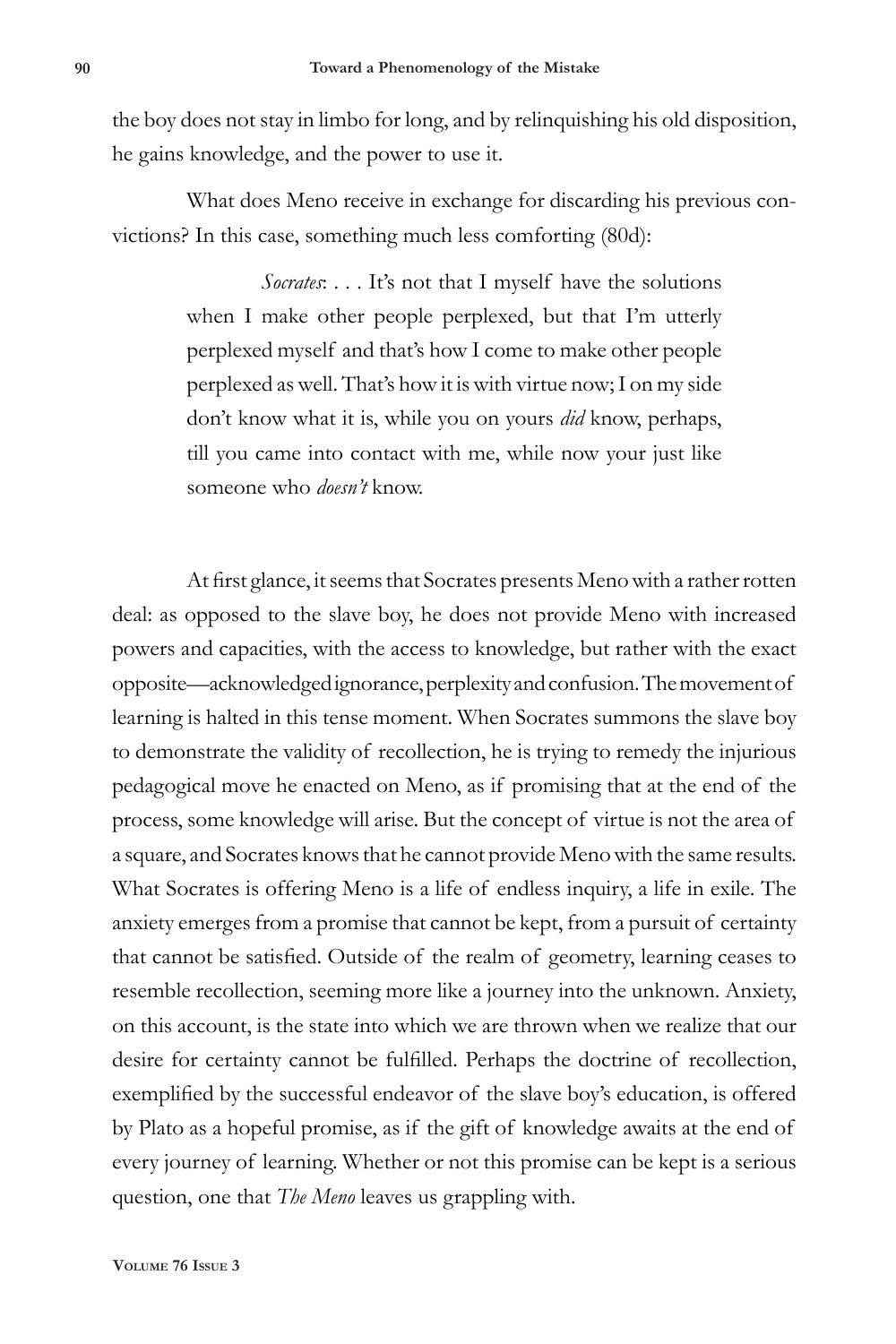## **CONCLUSION**

In this essay, I have tried to propose an initial phenomenological account of mistakes in learning. In situating mistakes in the complex realm of evaluation, I set out to establish three conditions for the appearance of the mistake. Drawing on Sharon Todd's reading of Plato's *Meno,* I tried to show that in the dialogue between Socrates and the slave boy, the mistake plays a crucial role in the movement of learning and the process of becoming an evaluating subject. Mistakes, I have argued, are experienced as a confrontation with something other than myself, or with myself as an other, thus disrupting the naïve certainty at the beginning of learning. As such, mistakes, like the ones made by the slave boy, produce a certain kind of anxiety that fuels our desire to learn and propels us toward the attainment of knowledge. What *the Meno* shows us, however, is that such attainment is never fully guaranteed. Plato's Socrates expresses two contradictory movements that are central to the project of philosophy (and perhaps also education): the desire to achieve knowledge and certainty, and the undermining of that very attempt by exposing the limits of our commonly held truths. It seems that the canonical question, "how can we attain certain knowledge?" one around which the entire dialogue revolves, is haunted by a secret pedagogical anxiety, namely, "what do we do when we realize we were wrong?"

1 In fact, the status of mistakes and errors is an elusive and contentious topic in the philosophical literature, and far beyond the scope of this paper. See Deborah G. Mayo, *Error and the Growth of Experimental Knowledge* (Chicago: University of Chicago Press, 1996); Nicholas Rescher, *Error (On Our Predicament When Things Go Wrong)* (Pittsburgh: University of Pittsburgh Press, 2009); John Roberts, *The Necessity of Errors* (CITY: Verso, 2011).

2 Jane M. Day, "Introduction," in *Plato's Meno in Focus*, ed. Jane M. Day (London; New York: Routledge, 1994), 22.

3 Plato, "The Meno," trans. Jane M. Day, in *Plato's Meno in Focus,* 48*.*

4 Gregory Vlastos, "Anamnesis in the Meno," in *Plato's Meno in Focus*, 88.